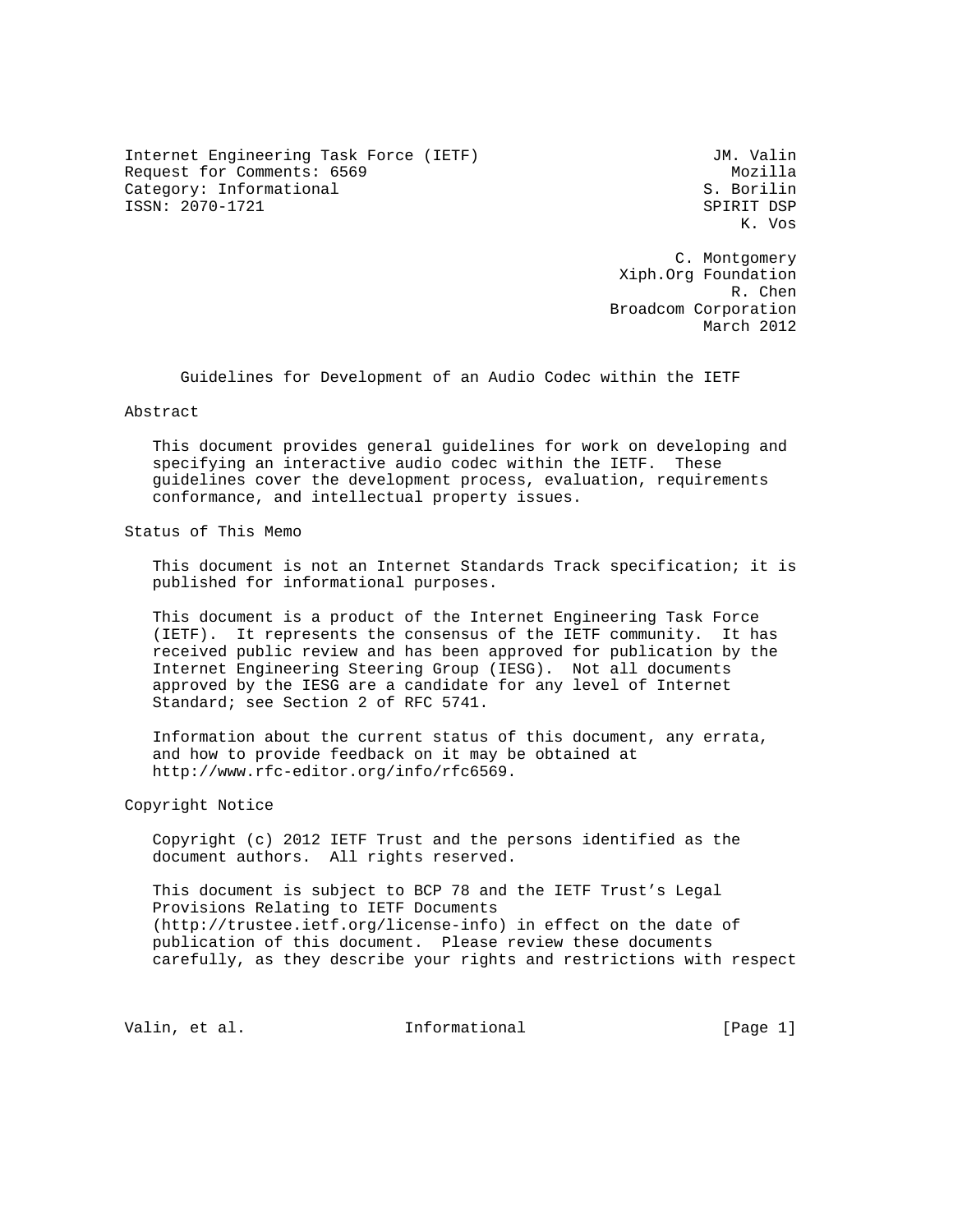to this document. Code Components extracted from this document must include Simplified BSD License text as described in Section 4.e of the Trust Legal Provisions and are provided without warranty as described in the Simplified BSD License.

## Table of Contents

| 3. Evaluation, Testing, and Characterization 5 |
|------------------------------------------------|
|                                                |
|                                                |
|                                                |
|                                                |
|                                                |
|                                                |
|                                                |
|                                                |

#### 1. Introduction

 This document describes a process for work in the IETF codec WG on standardization of an audio codec that is optimized for use in interactive Internet applications and that can be widely implemented and easily distributed among application developers, service operators, and end users.

### 2. Development Process

 The process outlined here is intended to make the work on a codec within the IETF transparent, predictable, and well organized, in a way that is consistent with [PROCESS]. Such work might involve development of a completely new codec, adaptation of an existing codec to meet the requirements of the working group, or integration of two or more existing codecs that results in an improved codec combining the best aspects of each. To enable such procedural transparency, the contributor of an existing codec must be willing to cede change control to the IETF and should have sufficient knowledge of the codec to assist in the work of adapting it or applying some of its technology to the development or improvement of other codecs. Furthermore, contributors need to be aware that any codec that results from work within the IETF is likely to be different from any existing codec that was contributed to the Internet Standards Process.

Valin, et al. 10 methormational 1999 [Page 2]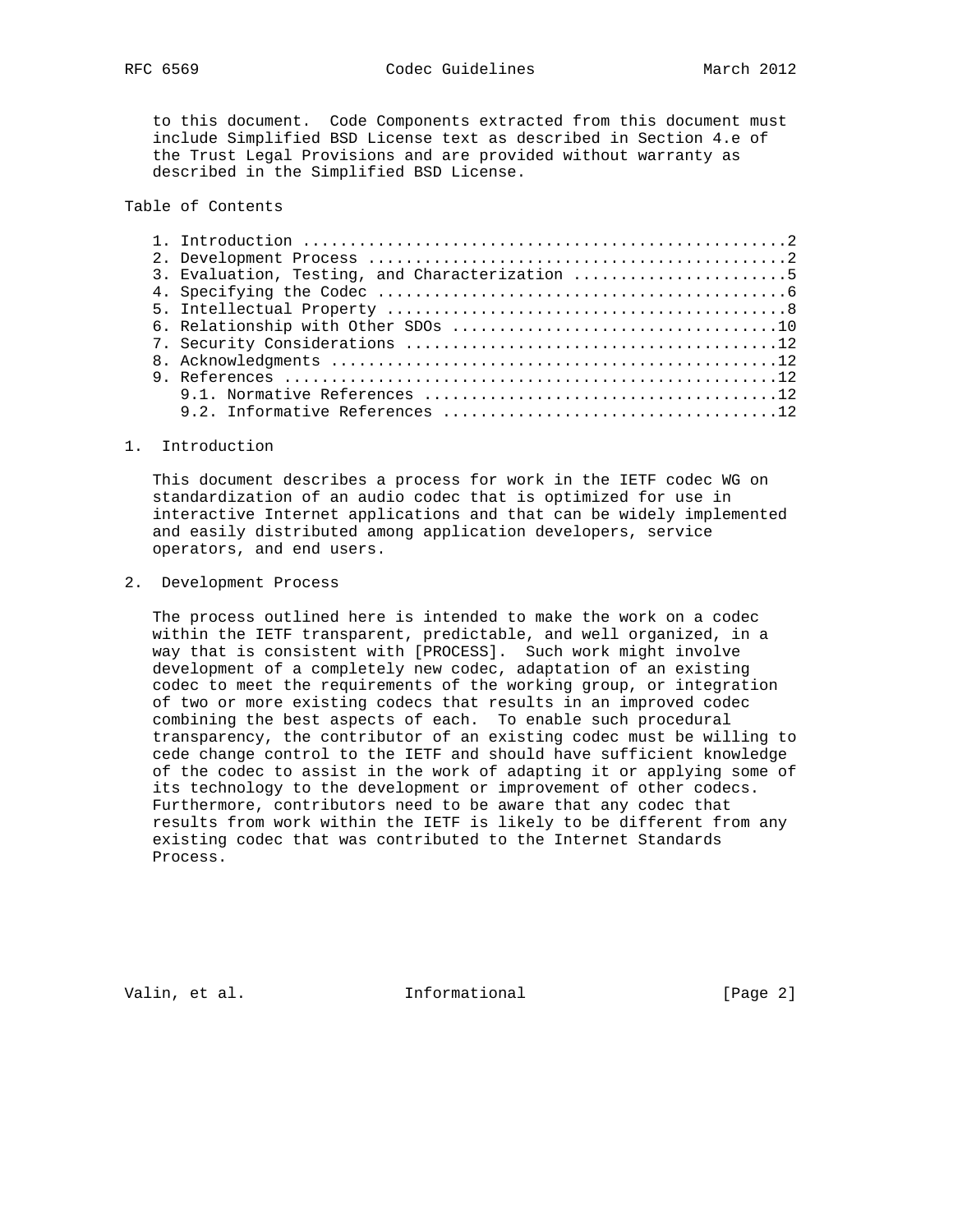Work on developing an interactive audio codec is expected to proceed as follows:

- 1. IETF participants will identify the requirements to be met by an Internet codec in the form of an Internet-Draft.
- 2. Interested parties are encouraged to make contributions proposing existing or new codecs, or elements thereof, to the codec WG as long as these contributions are within the scope of the WG. Ideally, these contributions should be in the form of Internet- Drafts, although other forms of contributions are also possible, as discussed in [PROCESS].
- 3. Given the importance of intellectual property rights (IPR) to the activities of the working group, any IPR disclosures must be made in a timely way. Contributors are required, as described in [IPR], to disclose any known IPR, both first and third party. Timely disclosures are particularly important, since those disclosures may be material to the decision process of the working group.
- 4. As contributions are received and discussed within the working group, the group should gain a clearer understanding of what is achievable within the design space. As a result, the authors of the requirements document should iteratively clarify and improve their document to reflect the emerging working group consensus. This is likely to involve collaboration with IETF working groups in other areas, such as collaboration with working groups in the Transport area to identify important aspects of packet transmission over the Internet and to understand the degree of rate adaptation desirable and with working groups in the RAI area to ensure that information about and negotiation of the codec can be easily represented at the signaling layer. In parallel with this work, interested parties should evaluate the contributions at a higher level to see which requirements might be met by each codec.
- 5. Once a sufficient number of proposals has been received, the interested parties will identify the strengths, weaknesses, and innovative aspects of the contributed codecs. This step will consider not only the codecs as a whole, but also key features of the individual algorithms (predictors, quantizers, transforms, etc.).
- 6. Interested parties are encouraged to collaborate and combine the best ideas from the various codec contributions into a consolidated codec definition, representing the merging of some of the contributions. Through this iterative process, the number

Valin, et al. 10 methormational 1999 [Page 3]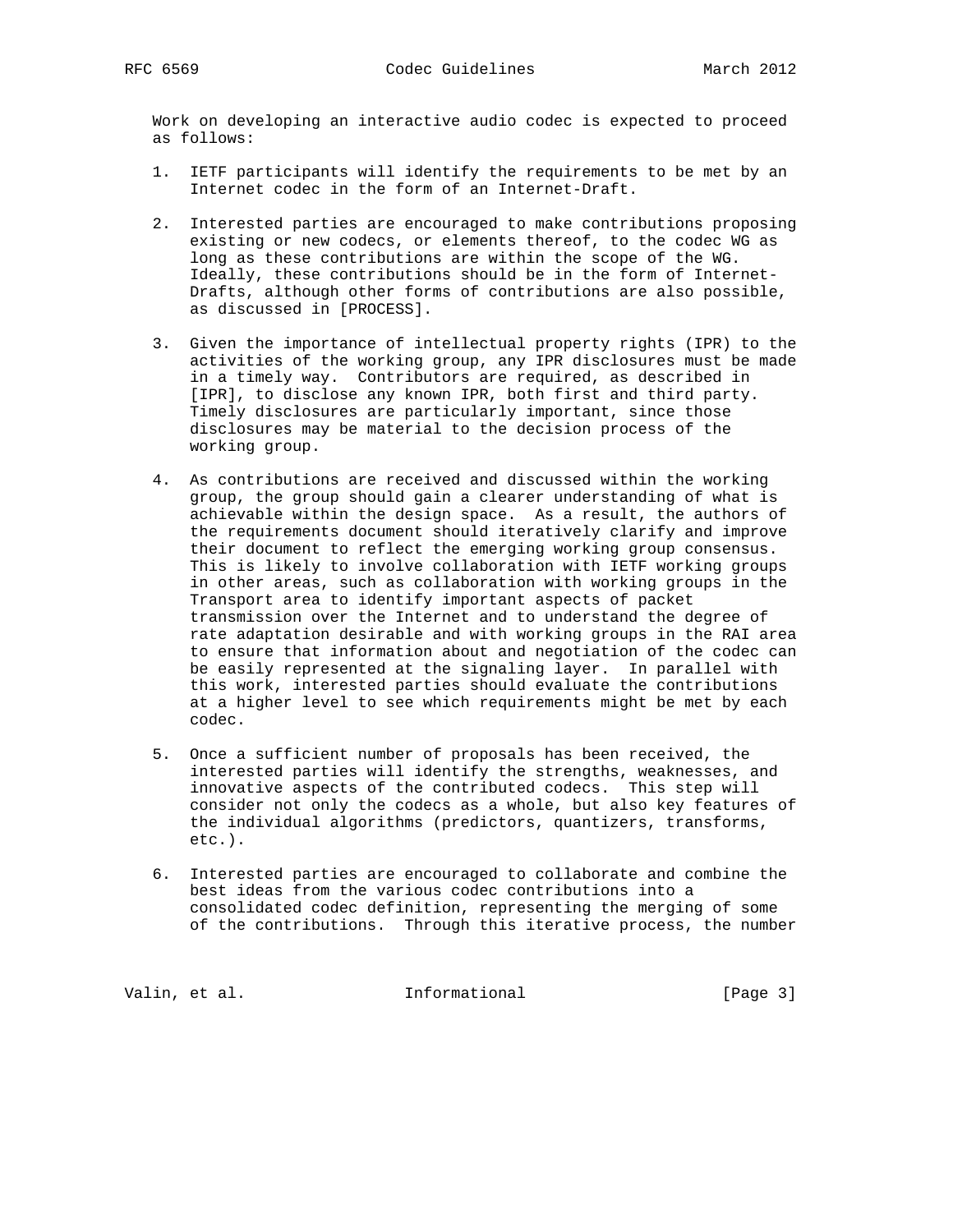of proposals will reduce, and consensus will generally form around one of them. At that point, the working group should adopt that document as a working group item, forming a baseline codec.

- 7. IETF participants should then attempt to iteratively add to or improve each component of the baseline codec reference implementation, where by "component" we mean individual algorithms such as predictors, transforms, quantizers, and entropy coders. The participants should proceed by trying new designs, applying ideas from the contributed codecs, evaluating "proof of concept" ideas, and using their expertise in codec development to improve the baseline codec. Any aspect of the baseline codec might be changed (even the fundamental principles of the codec), or the participants might start over entirely by scrapping the baseline codec and designing a completely new one. The overriding goal shall be to design a codec that will meet the requirements defined in the requirements document [CODEC-REQ]. Given the IETF's open standards process, any interested party will be able to contribute to this work, whether or not they submitted an Internet-Draft for one of the contributed codecs. The codec itself should be normatively specified with code in an Internet-Draft.
- 8. In parallel with work on the codec reference implementation, developers and other interested parties should perform evaluation of the codec as described under Section 3. IETF participants should define (within the PAYLOAD working group) the codec's payload format for use with the Real-time Transport Protocol [RTP]. Ideally, application developers should test the codec by implementing it in code and deploying it in actual Internet applications. Unfortunately, developers will frequently wait to deploy the codec until it is published as an RFC or until a stable bitstream is guaranteed. As such, this is a nice-to-have and not a requirement for this process. Lab implementations are certainly encouraged.
- 9. The group will produce a testing results document. The document will be a living document that captures testing done before the codec stabilized, after it has stabilized, and after the codec specification is issued as an RFC. The document serves the purpose of helping the group determine whether the codec meets the requirements. Any testing done after the codec RFC is issued helps implementers understand the final performance of the codec. The process of testing is described in Section 3.

Valin, et al.  $\qquad \qquad$  Informational  $[Page 4]$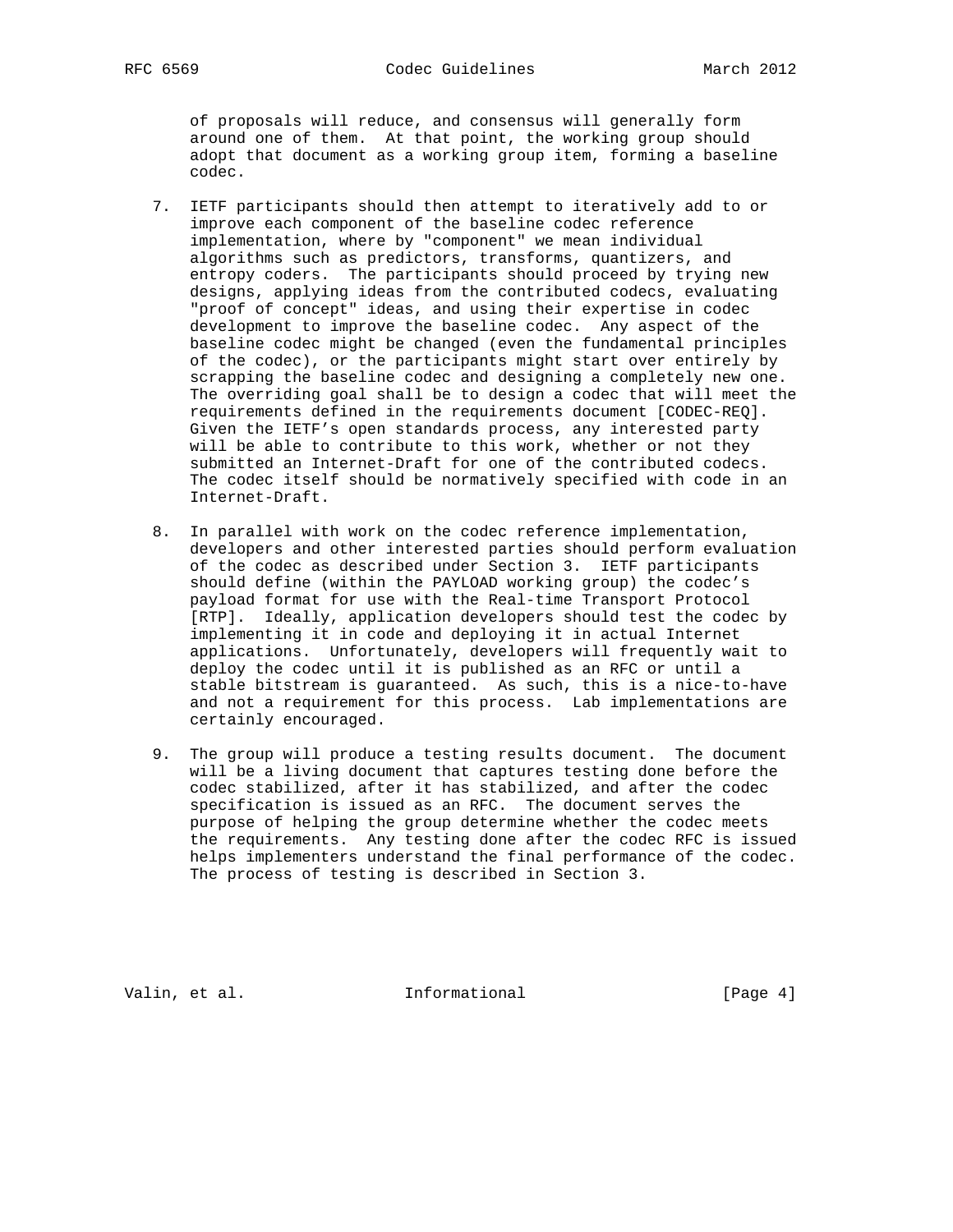# 3. Evaluation, Testing, and Characterization

 Lab evaluation of the codec being developed should happen throughout the development process because it will help ensure that progress is being made toward fulfillment of the requirements. There are many ways in which continuous evaluation can be performed. For minor, uncontroversial changes to the codec, it should usually be sufficient to use objective measurements (e.g., Perceptual Evaluation of Speech Quality (PESQ) [ITU-T-P.862], Perceptual Evaluation of Audio Quality (PEAQ) [ITU-R-BS.1387-1], and segmental signal-to-noise ratio) validated by informal subjective evaluation. For more complex changes (e.g., when psychoacoustic aspects are involved) or for controversial issues, internal testing should be performed. An example of internal testing would be to have individual participants rate the decoded samples using one of the established testing methodologies, such as MUltiple Stimuli with Hidden Reference and Anchor (MUSHRA) [ITU-R-BS.1534].

 Throughout the process, it will be important to make use of the Internet community at large for real-world distributed testing. This will enable many different people with different equipment and use cases to test the codec and report any problems they experience. In the same way, third-party developers will be encouraged to integrate the codec into their software (with a warning about the bitstream not being final) and provide feedback on its performance in real-world use cases.

 Characterization of the final codec must be based on the reference implementation only (and not on any "private implementation"). This can be performed by independent testing labs or, if this is not possible, by testing labs of the organizations that contribute to the Internet Standards Process. Packet-loss robustness should be evaluated using actual loss patterns collected from use over the Internet, rather than theoretical models. The goals of the characterization phase are to:

- o ensure that the requirements have been fulfilled
- o guide the IESG in its evaluation of the resulting work
- o assist application developers in understanding whether the codec is suitable for a particular application

 The exact methodology for the characterization phase can be determined by the working group. Because the IETF does not have testing resources of its own, it has to rely on the resources of its participants. For this reason, even if the group agrees that a particular test is important, if no one volunteers to do it, or if

Valin, et al. 1nformational 1999 [Page 5]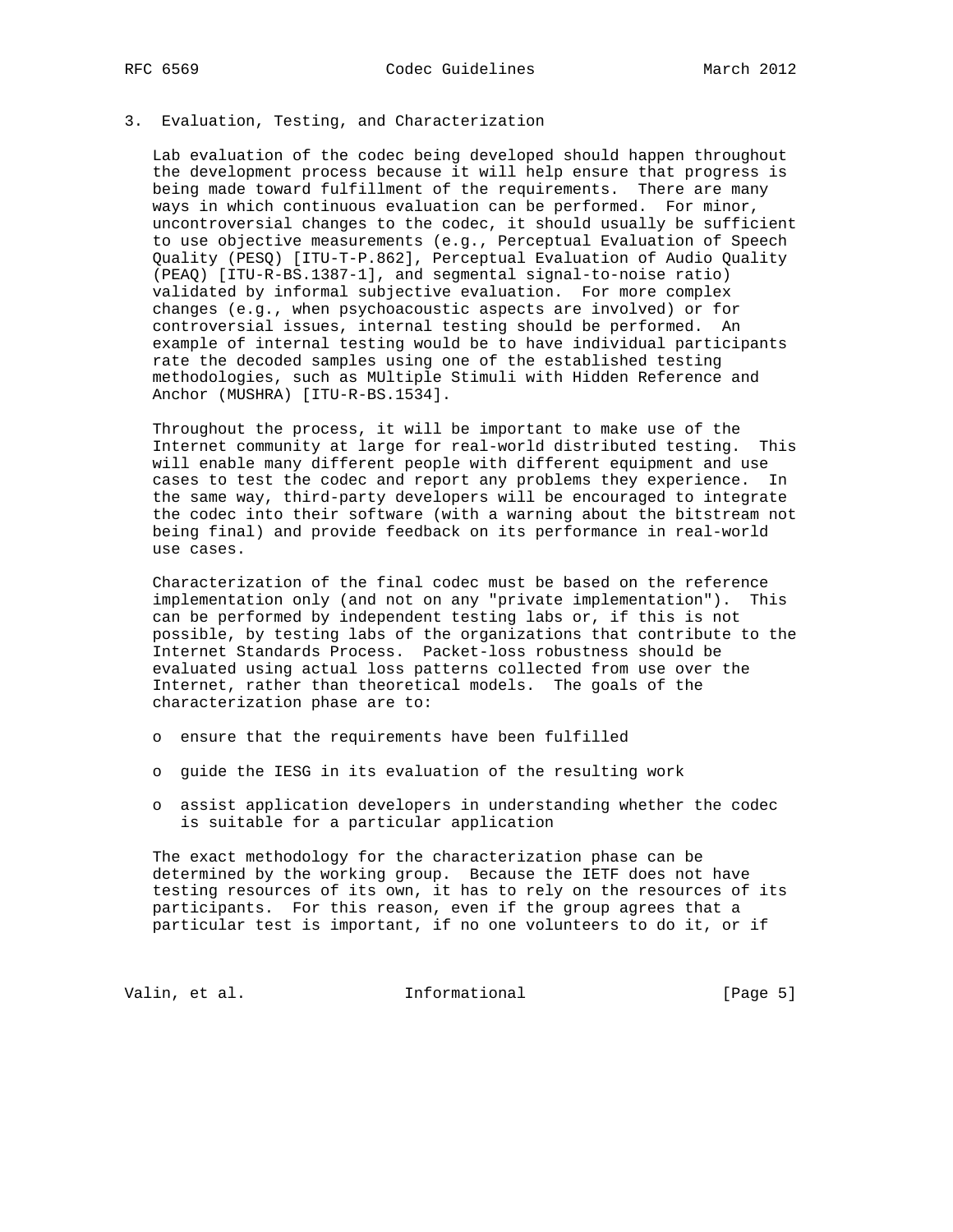volunteers do not complete it in a timely fashion, then that test should be discarded. This ensures that only important tests be done -- in particular, the tests that are important to participants.

4. Specifying the Codec

 Specifying a codec requires careful consideration regarding what is required versus what is left to the implementation. The following text provides guidelines for consideration by the working group:

- 1. Any audio codec specified by the codec working group must include source code for a normative software implementation, documented in an Internet-Draft intended for publication as a Standards Track RFC. This implementation will be used to verify conformance of an implementation. Although a text description of the algorithm should be provided, its use should be limited to helping the reader in understanding the source code. Should the description contradict the source code, the latter shall take precedence. For convenience, the source code may be provided in compressed form, with base64 [BASE64] encoding.
- 2. Because of the size and complexity of most codecs, it is possible that even after publishing the RFC, bugs will be found in the reference implementation, or differences will be found between the implementation and the text description. As usual, an errata list should be maintained for the RFC. Although a public software repository containing the current reference implementation is desirable, the normative implementation would still be the RFC.
- 3. It is the intention of the group to allow the greatest possible choice of freedom in implementing the specification. Accordingly, the number of binding RFC 2119 [KEYWORDS] keywords will be the minimum that still allows interoperable implementations. In practice, this generally means that only the decoder needs to be normative, so that the encoder can improve over time. This also enables different trade-offs between quality and complexity.
- 4. To reduce the risk of bias towards certain CPU/DSP (central processing unit / digital signal processor) architectures, ideally the decoder specification should not require "bit-exact" conformance with the reference implementation. In that case, the output of a decoder implementation should only be "close enough" to the output of the reference decoder, and a comparison tool should be provided along with the codec to verify objectively that the output of a decoder is likely to be perceptually indistinguishable from that of the reference decoder. An

Valin, et al. 10 methormational 1999 [Page 6]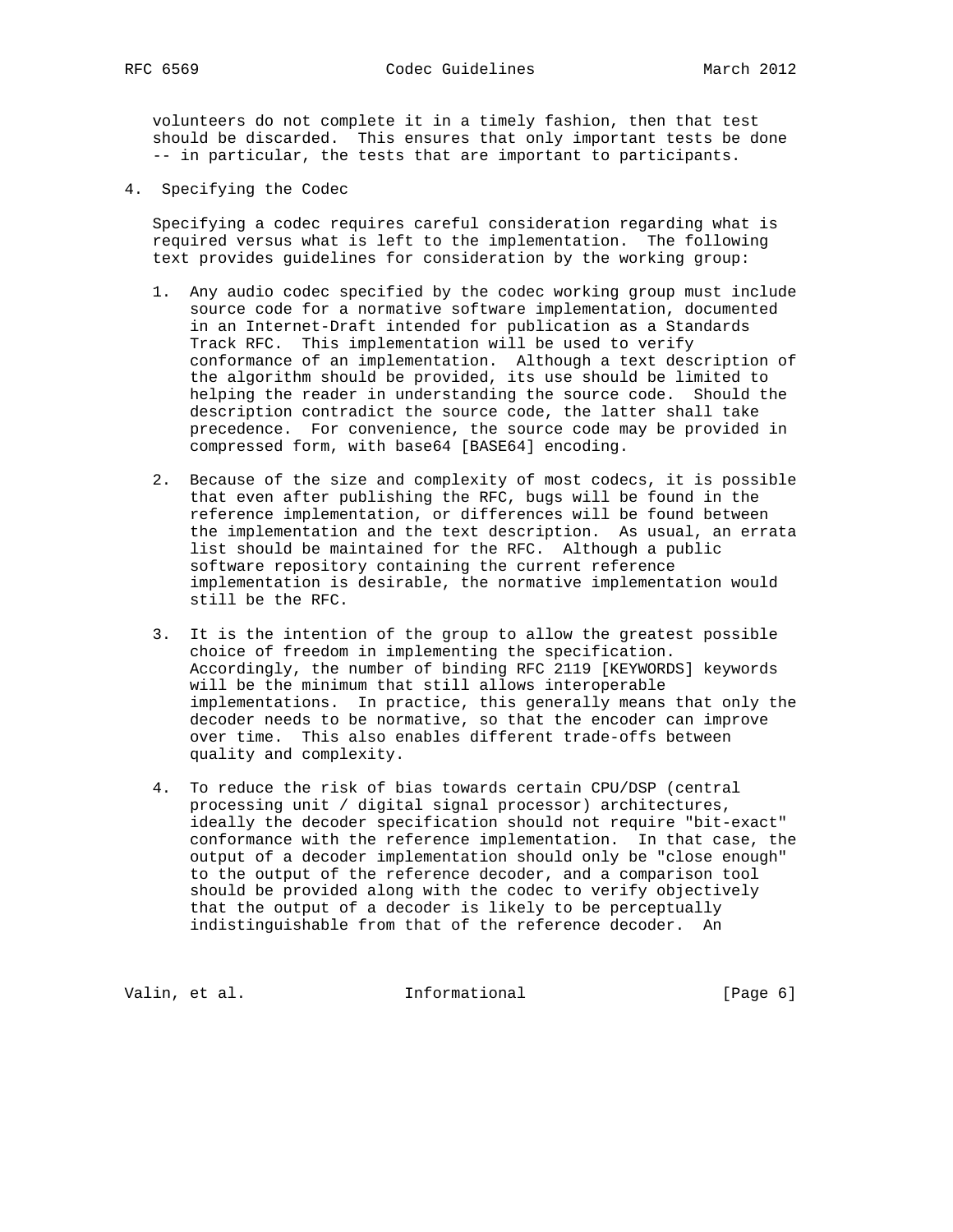implementation may still wish to produce an output that is bit exact with the reference implementation to simplify the testing procedure.

- 5. To ensure freedom of implementation, decoder-side-only error concealment does not need to be specified, although the reference implementation should include the same packet-loss concealment (PLC) algorithm as used in the testing phase. Is it up to the working group to decide whether minimum requirements on PLC quality will be required for compliance with the specification. Obviously, any information signaled in the bitstream intended to aid PLC needs to be specified.
- 6. An encoder implementation should not be required to make use of all the "features" (tools) in the bitstream definition. However, the codec specification may require that an encoder implementation be able to generate any possible bitrate. Unless a particular "profile" is defined in the specification, the decoder must be able to decode all features of the bitstream. The decoder must also be able to handle any combination of bits, even combinations that cannot be generated by the reference encoder. It is recommended that the decoder specification shall define how the decoder should react to "impossible" packets (e.g., reject or consider as valid). However, an encoder must never generate packets that do not conform to the bitstream definition.
- 7. Compressed test vectors should be provided as a means to verify conformance with the decoder specification. These test vectors should be designed to exercise as much of the decoder code as possible.
- 8. While the exact encoder will not be specified, it is recommended to specify objective measurement targets for an encoder, below which use of a particular encoder implementation is not recommended. For example, one such specification could be: "the use of an encoder whose PESQ mean opinion score (MOS) is better than 0.1 below the reference encoder in the following conditions is not recommended".

Valin, et al. 10 methormational 1999 [Page 7]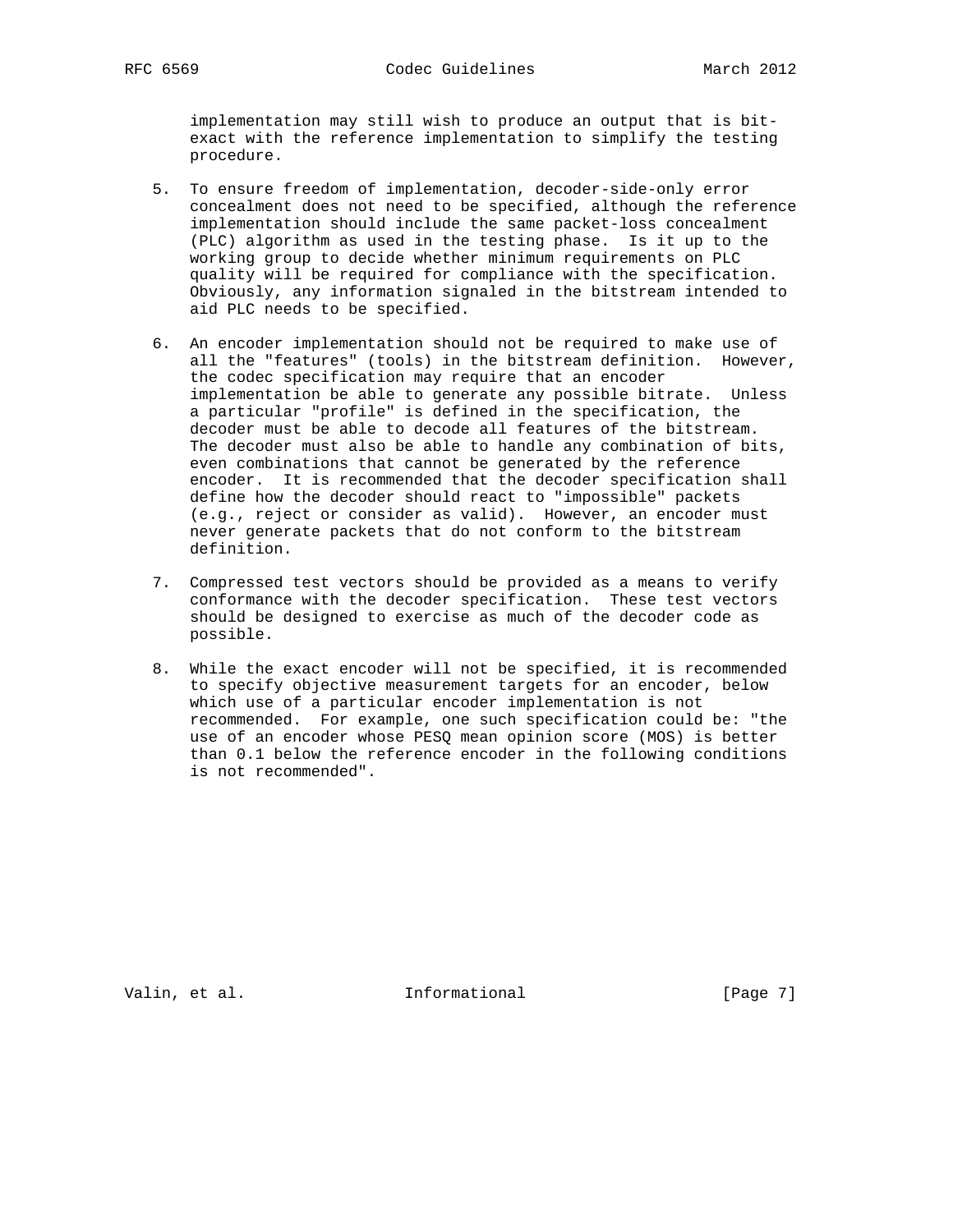### 5. Intellectual Property

 Producing an unencumbered codec is desirable for the following reasons:

- o It is the experience of a wide variety of application developers and service providers that encumbrances such as licensing and royalties make it difficult to implement, deploy, and distribute multimedia applications for use by the Internet community.
- o It is beneficial to have low-cost options whenever possible, because innovation -- the hallmark of the Internet -- is hampered when small development teams cannot deploy an application because of usage-based licensing fees and royalties.
- o Many market segments are moving away from selling hard-coded hardware devices and toward freely distributing end-user software; this is true of numerous large application providers and even telcos themselves.
- o Compatibility with the licensing of typical open source applications implies the need to avoid encumbrances, including even the requirement to obtain a license for implementation, deployment, or use (even if the license does not require the payment of a fee).

 Therefore, a codec that can be widely implemented and easily distributed among application developers, service operators, and end users is preferred. Many existing codecs that might fulfill some or most of the technical attributes listed above are encumbered in various ways. For example, patent holders might require that those wishing to implement the codec in software, deploy the codec in a service, or distribute the codec in software or hardware need to request a license, enter into a business agreement, pay licensing fees or royalties, or adhere to other special conditions or restrictions. Because such encumbrances have made it difficult to widely implement and easily distribute high-quality codecs across the entire Internet community, the working group prefers unencumbered technologies in a way that is consistent with BCP 78 [IPR] and BCP 79 [TRUST]. In particular, the working group shall heed the preference stated in BCP 79: "In general, IETF working groups prefer technologies with no known IPR claims or, for technologies with claims against them, an offer of royalty-free licensing." Although this preference cannot guarantee that the working group will produce an unencumbered codec, the working group shall follow and adhere to the spirit of BCP 79. The working group cannot explicitly rule out the possibility of adopting encumbered technologies; however, the

Valin, et al. 10 methormational 10 methormational [Page 8]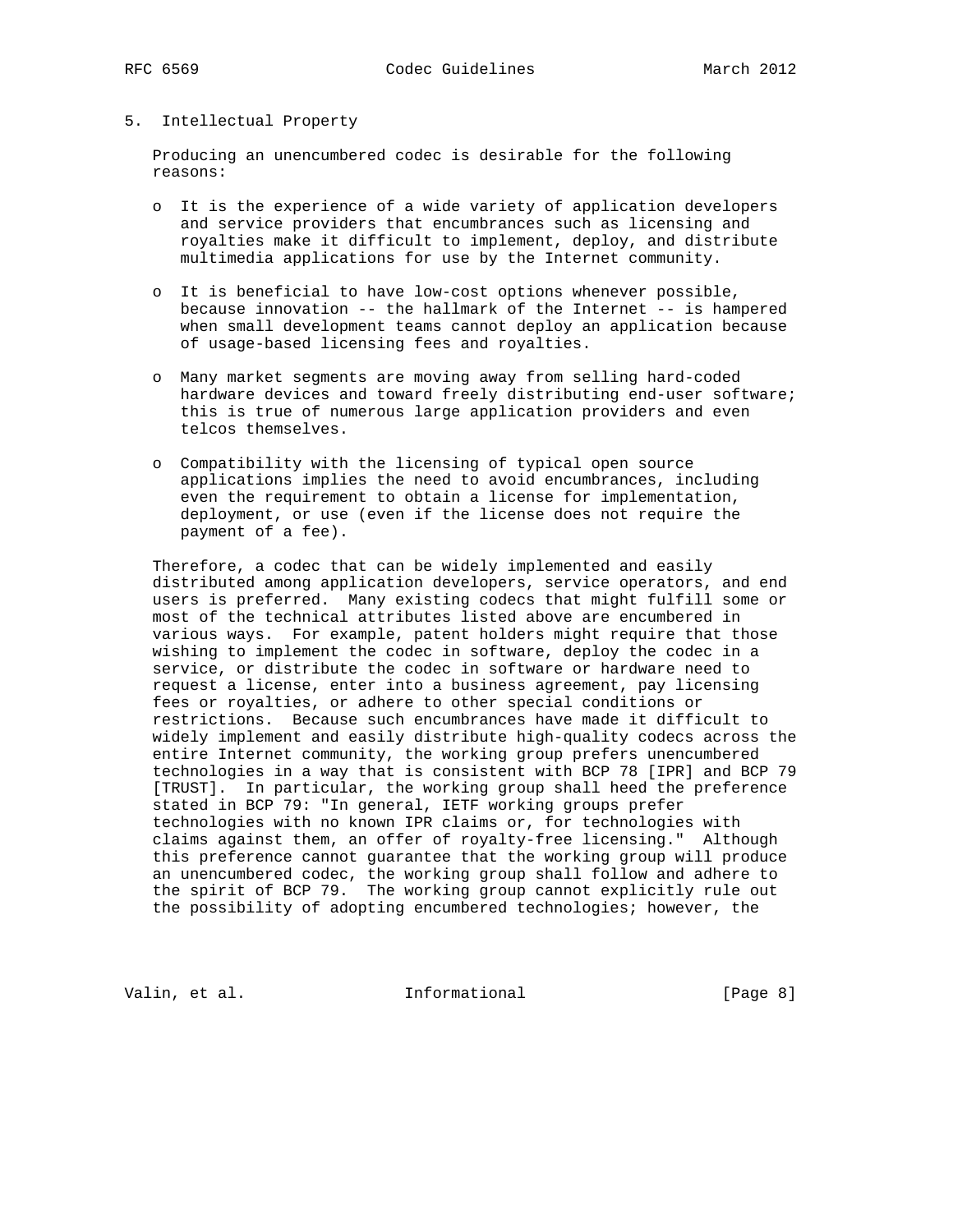working group will try to avoid encumbered technologies that require royalties or other encumbrances that would prevent such technologies from being easy to redistribute and use.

 When considering license terms for technologies with IPR claims against them, some members of the working group have expressed their preference for license terms that:

- o are available to all, worldwide, whether or not they are working group participants
- o extend to all essential claims owned or controlled by the licensor
- o do not require payment of royalties, fees, or other consideration
- o do not require licensees to adhere to restrictions on usage (though, licenses that apply only to implementation of the standard are acceptable)
- o do not otherwise impede the ability of the codec to be implemented in open-source software projects

 The following guidelines will help to maximize the odds that the codec will be unencumbered:

- 1. In accordance with BCP 79 [IPR], contributed codecs should preferably use technologies with no known IPR claims or technologies with an offer of royalty-free licensing.
- 2. As described in BCP 79, the working group should use technologies that are perceived by the participants to be safer with regard to IPR issues.
- 3. Contributors must disclose IPR as specified in BCP 79.
- 4. In cases where no royalty-free license can be obtained regarding a patent, BCP 79 suggests that the working group consider alternative algorithms or methods, even if they result in lower quality, higher complexity, or otherwise less desirable characteristics.
- 5. In accordance with BCP 78 [TRUST], the source code for the reference implementation must be made available under a BSD-style license (or whatever license is defined as acceptable by the IETF Trust when the Internet-Draft defining the reference implementation is published).

Valin, et al. 10 1nformational 1999 [Page 9]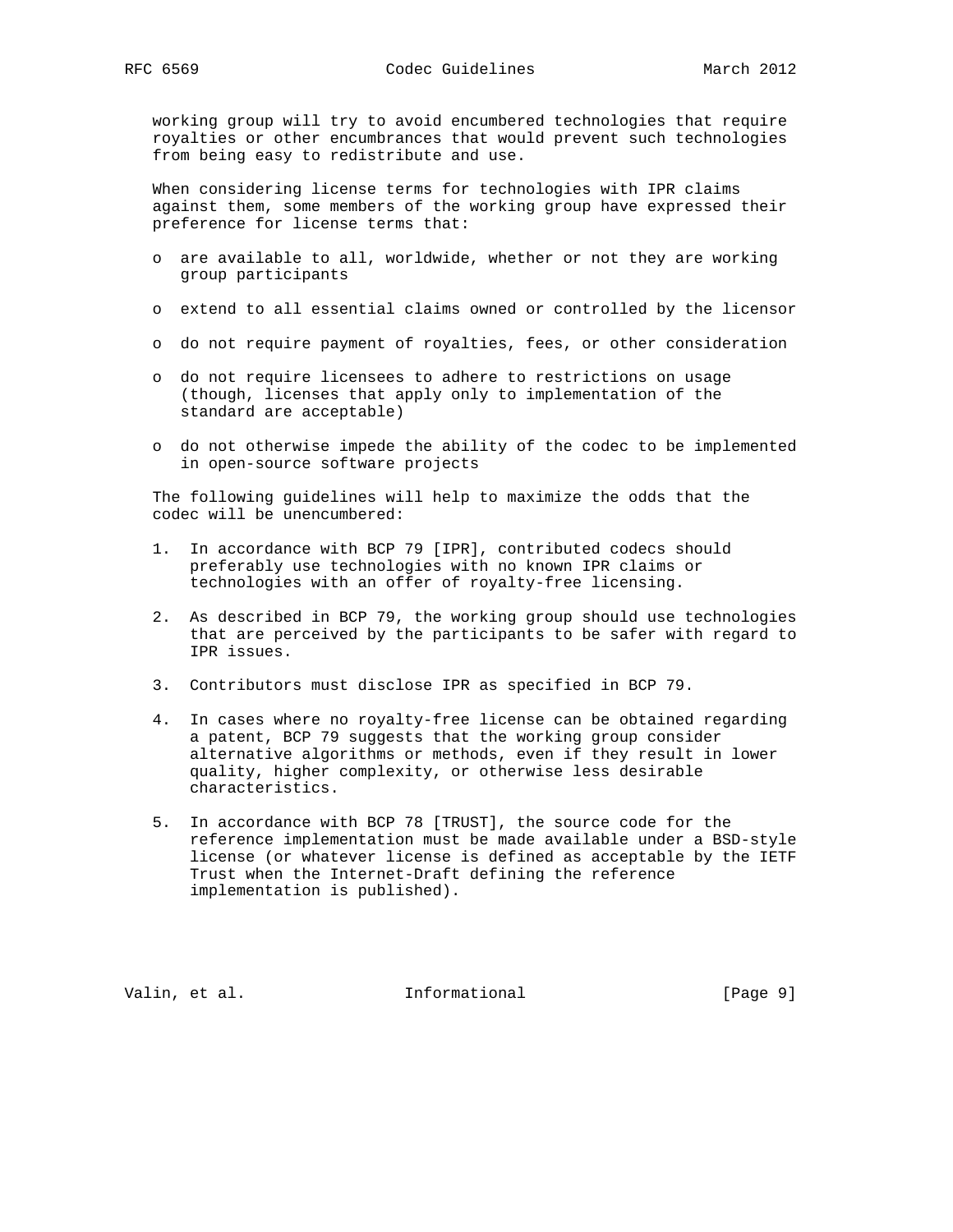Many IPR licenses specify that a license is granted only for technologies that are adopted by the IETF as a standard. While reasonable, this has the unintended side effect of discouraging implementation prior to RFC status. Real-world implementation is beneficial for evaluation of the codec. As such, entities making IPR license statements are encouraged to use wording that permits early implementation and deployment.

 IETF participants should be aware that, given the way patents work in most countries, the resulting codec can never be guaranteed to be free of patent claims because some patents may not be known to the contributors, some patent applications may not be disclosed at the time the codec is developed, and only courts of law can determine the validity and breadth of patent claims. However, these observations are no different within the Internet Standards Process than they are for standardization of codecs within other Standards Development Organizations (SDOs) (or development of codecs outside the context of any  $SDO$ ); furthermore, they are no different for codecs than for other technologies worked on within the IETF. In all these cases, the best approach is to minimize the risk of unknowingly incurring encumbrance on existing patents. Despite these precautions, participants need to understand that, practically speaking, it is nearly impossible to \_guarantee\_ that implementers will not incur encumbrance on existing patents.

6. Relationship with Other SDOs

 It is understood that other SDOs are also involved in the codec development and standardization, including but not necessarily limited to:

- o The Telecommunication Standardization Sector (ITU-T) of the International Telecommunication Union (ITU), in particular Study Group 16
- o The Moving Picture Experts Group (MPEG) of the International Organization for Standardization and International Electrotechnical Commission (ISO/IEC)
- o The European Telecommunications Standards Institute (ETSI)
- o The 3rd Generation Partnership Project (3GPP)
- o The 3rd Generation Partnership Project 2 (3GPP2)

 It is important to ensure that such work does not constitute uncoordinated protocol development of the kind described in [UNCOORD] in the following principle:

Valin, et al. 10 methormational [Page 10]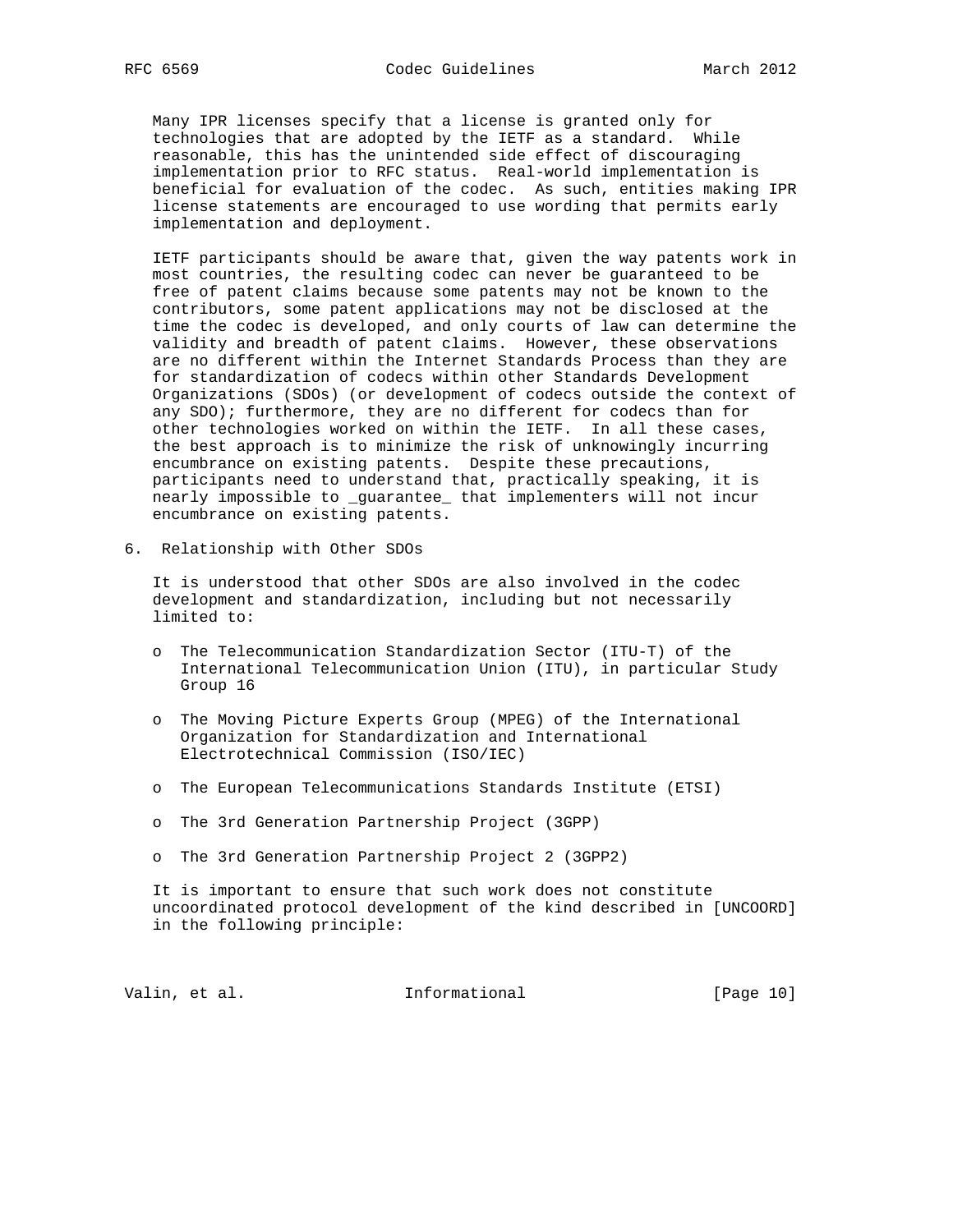[T]he IAB considers it an essential principle of the protocol development process that only one SDO maintains design authority for a given protocol, with that SDO having ultimate authority over the allocation of protocol parameter code-points and over defining the intended semantics, interpretation, and actions associated with those code-points.

 The work envisioned by this guidelines document is not uncoordinated in the sense described in the foregoing quote, since the intention of this process is that two possible outcomes might occur:

- 1. The IETF adopts an existing audio codec and specifies that it is the "anointed" IETF Internet codec. In such a case, codec ownership lies entirely with the SDO that produced the codec, and not with the IETF.
- 2. The IETF produces a new codec. Even if this codec uses concepts, algorithms, or even source code from a codec produced by another SDO, the IETF codec is a specification unto itself and under complete control of the IETF. Any changes or enhancements made by the original SDO to the codecs whose components the IETF used are not applicable to the IETF codec. Such changes would be incorporated as a consequence of a revision or extension of the IETF RFC. In no case should the new codec reuse a name or code point from another SDO.

 Although there is already sufficient codec expertise available among IETF participants to complete the envisioned work, additional contributions are welcome within the framework of the Internet Standards Process in the following ways:

- o Individuals who are technical contributors to codec work within other SDOs can participate directly in codec work within the IETF.
- o Other SDOs can contribute their expertise (e.g., codec characterization and evaluation techniques) and thus facilitate the testing of a codec produced by the IETF.
- o Any SDO can provide input to IETF work through liaison statements.

 However, it is important to note that final responsibility for the development process and the resulting codec will remain with the IETF as governed by BCP 9 [PROCESS].

Valin, et al. 10. Informational 1. [Page 11]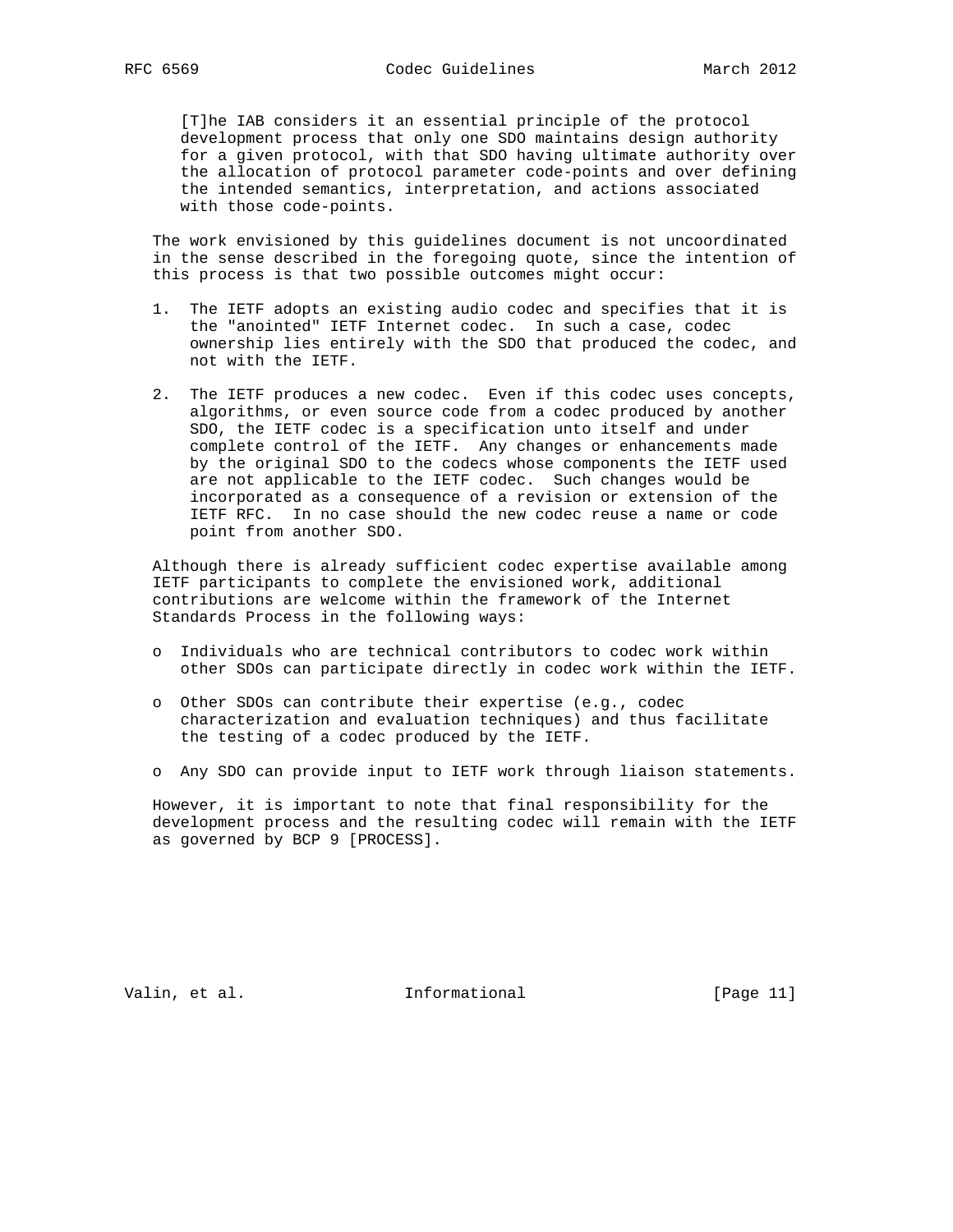Finally, there is precedent for the contribution of codecs developed elsewhere to the ITU-T (e.g., Adaptive Multi-Rate Wideband (AMR-WB) was standardized originally within 3GPP). This is a model to explore as the IETF coordinates further with the ITU-T in accordance with the collaboration guidelines defined in [COLLAB].

7. Security Considerations

 The procedural guidelines for codec development do not have security considerations. However, the resulting codec needs to take appropriate security considerations into account, as outlined in [SECGUIDE] and in the security considerations of [CODEC-REQ]. More specifically, the resulting codec must avoid being subject to denial of service [DOS] and buffer overflows, and should take into consideration the impact of variable bitrate (VBR) [SRTP-VBR].

8. Acknowledgments

 We would like to thank all the other people who contributed directly or indirectly to this document, including Jason Fischl, Gregory Maxwell, Alan Duric, Jonathan Christensen, Julian Spittka, Michael Knappe, Timothy B. Terriberry, Christian Hoene, Stephan Wenger, and Henry Sinnreich. We would also like to thank Cullen Jennings and Gregory Lebovitz for their advice. Special thanks to Peter Saint- Andre, who originally co-authored this document.

- 9. References
- 9.1. Normative References

| [IPR]     | Bradner, S., "Intellectual Property Rights in IETF<br>Technology", BCP 79, RFC 3979, March 2005.                       |
|-----------|------------------------------------------------------------------------------------------------------------------------|
| [PROCESS] | Bradner, S., "The Internet Standards Process --<br>Revision 3", BCP 9, RFC 2026, October 1996.                         |
| [ TRUST ] | Bradner, S. and J. Contreras, "Rights Contributors"<br>Provide to the IETF Trust", BCP 78, RFC 5378,<br>November 2008. |

### 9.2. Informative References

| [BASE64] |  |  | Josefsson, S., "The Base16, Base32, and Base64 |  |
|----------|--|--|------------------------------------------------|--|
|          |  |  | Data Encodings", RFC 4648, October 2006.       |  |

 [CODEC-REQ] Valin, J. and K. Vos, "Requirements for an Internet Audio Codec", RFC 6366, August 2011.

| Valin, et al.<br>Informational | [Page $12$ ] |
|--------------------------------|--------------|
|--------------------------------|--------------|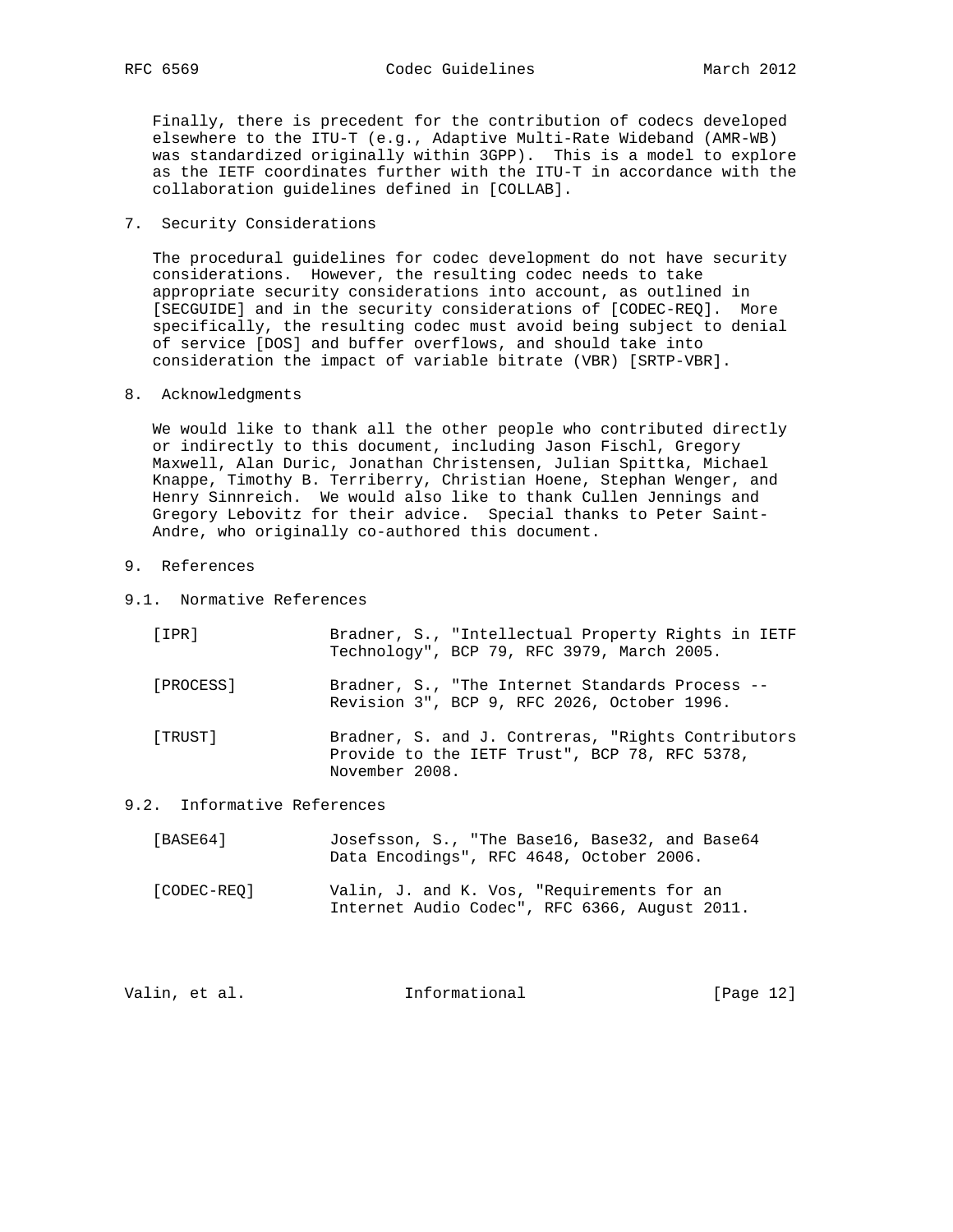- [COLLAB] Fishman, G. and S. Bradner, "Internet Engineering Task Force and International Telecommunication Union - Telecommunications Standardization Sector Collaboration Guidelines", RFC 3356, August 2002.
- [DOS] Handley, M., Rescorla, E., and IAB, "Internet Denial-of-Service Considerations", RFC 4732, December 2006.
- [ITU-R-BS.1387-1] "Method for objective measurements of perceived audio quality", ITU-R Recommendation BS.1387-1, November 2001.
- [ITU-R-BS.1534] "Method for the subjective assessment of intermediate quality levels of coding systems", ITU-R Recommendation BS.1534, January 2003.
- [ITU-T-P.862] "Perceptual evaluation of speech quality (PESQ): An objective method for end-to-end speech quality assessment of narrow-band telephone networks and speech codecs", ITU-T Recommendation P.862, October 2007.
- [KEYWORDS] Bradner, S., "Key words for use in RFCs to Indicate Requirement Levels", BCP 14, RFC 2119, March 1997.
- [RTP] Schulzrinne, H., Casner, S., Frederick, R., and V. Jacobson, "RTP: A Transport Protocol for Real-Time Applications", STD 64, RFC 3550, July 2003.
- [SECGUIDE] Rescorla, E. and B. Korver, "Guidelines for Writing RFC Text on Security Considerations", BCP 72, RFC 3552, July 2003.
- [SRTP-VBR] Perkins, C. and JM. Valin, "Guidelines for the Use of Variable Bit Rate Audio with Secure RTP", RFC 6562, March 2012.
- [UNCOORD] Bryant, S., Morrow, M., and IAB, "Uncoordinated Protocol Development Considered Harmful", RFC 5704, November 2009.

Valin, et al. 10 methormational [Page 13]